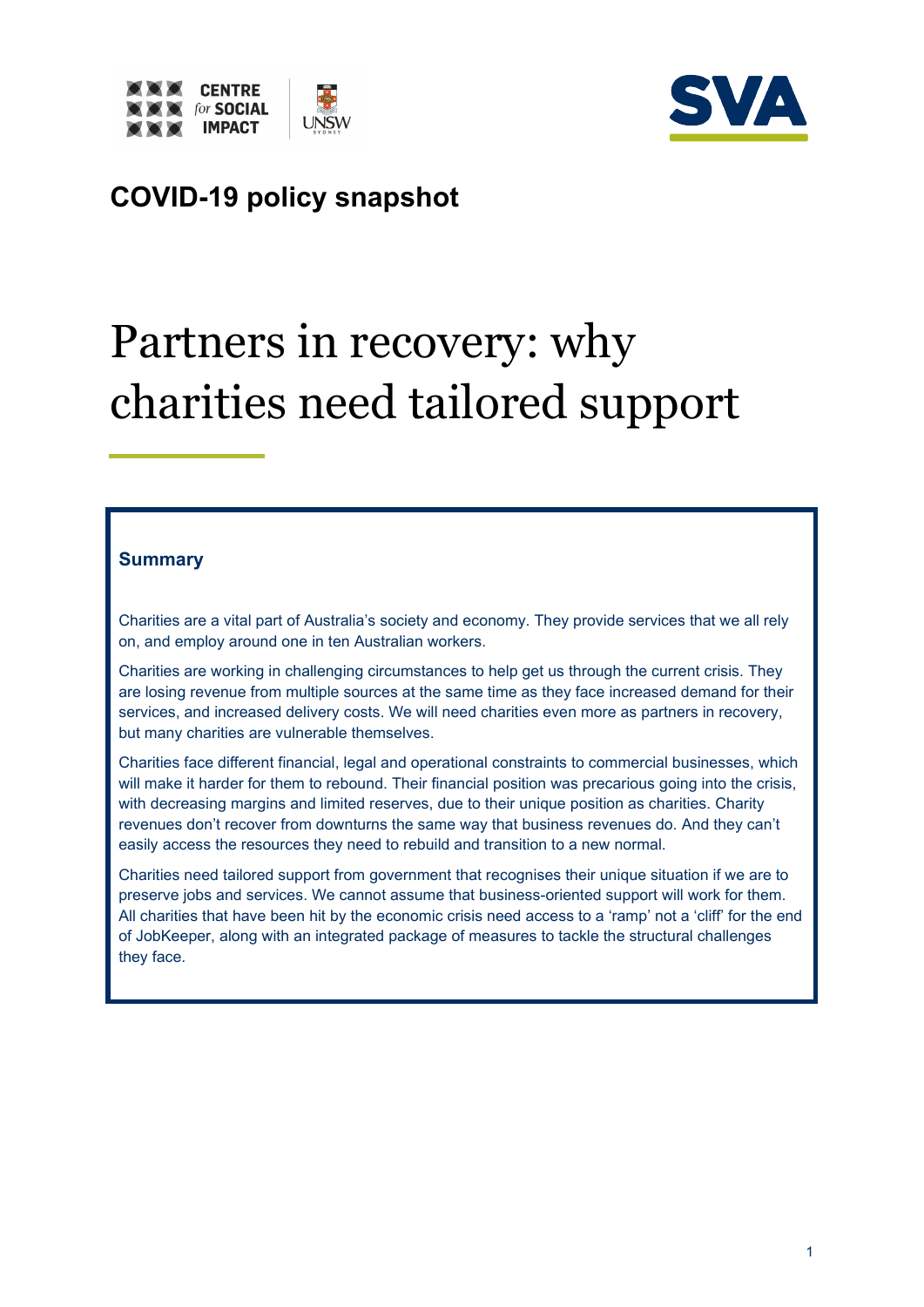



#### Partners in recovery: why charities need tailored support

As Governments consider their next round of support to alleviate the economic damage caused by the COVID-19 crisis and help companies bridge to the recovery, misconceptions about the financial structures underpinning Australian charities could leave many exposed if the policies are just designed for commercial entities.

Charities have some fundamental differences in financial structures compared to other organisations. Government policies for recovery, including changes to JobKeeper, will need to be adapted to support Australia's charities.

Australia's 54,000 charities employ [1](#page-1-0).3 million people,<sup>1</sup> and their total economic contribution is equivalent to 8.5% of Australia's GDP.<sup>[2](#page-1-1)</sup> Charities are critical to Australia's society and economy, and provide services that people, communities and government rely on.

Ensuring we have thriving charities will be critical to the future productivity and wellbeing of Australia. But as our previous report '*[Will Australian charities be COVID-19 casualties or partners in recovery? A](https://www.socialventures.com.au/work/charities-covid-19-financial-health-check/)  [financial health check'](https://www.socialventures.com.au/work/charities-covid-19-financial-health-check/)* showed, many charities are struggling. They are losing revenue from multiple sources at the same time as they face increased demand for their services, and increased delivery costs.

Charities aren't in the same position as commercial businesses to bounce back as the health crisis recedes. Social distancing affects some of their activities, and the current situation in Victoria shows that some forms of distancing will likely be required for a long time. These impacts could reduce as restrictions ease, but the financial hit they are experiencing is significant. It is affecting their long-term viability, and will require a direct response.

The economic downturn compromises their financial viability precisely at a time when we will all need *more* from our charities to support us in the recovery. They will provide the social glue that helps our communities to rebuild and we need to continue to invest in them.

What makes charities so uniquely vulnerable? We identify three factors. Our analysis shows that:

- Their financial position was precarious going into the crisis, with decreasing margins and limited reserves, due to their unique position as charities
- Charity revenues don't recover from downturns the same way that business revenues do
- Charities can't easily access the resources they need to rebuild and transition to a new normal.

For each of these reasons, charities will need tailored support to survive and thrive in the coming years.

## Charities were already in a uniquely precarious position

Charities have been operating on increasingly thin margins. As Figure 1 on the next page shows, their net income ratio fell to 6.3 per cent in 2018 from 8.7 per cent in 2017. On average, charities who employ people are even leaner – their 2018 aggregate net income ratio was only 4.9 per cent. [3](#page-1-2) We expect that the situation in early 2020 would have become even worse for many charities, as

<span id="page-1-0"></span><sup>1</sup> ACNC (2020) *Australian Charities Report 2018*

<sup>2</sup> Deloitte Access Economics (2017) *Economic contribution of the Australian charity sector*. This comprises direct value add (4.8%) and indirect

<span id="page-1-2"></span><span id="page-1-1"></span>value add of the charity sector. Analysis of 2014-15 data.<br><sup>3</sup> SVA & CSI (2020) *Will Australia's charities be casualties or partners in recovery after COVID-19? A financial health check..*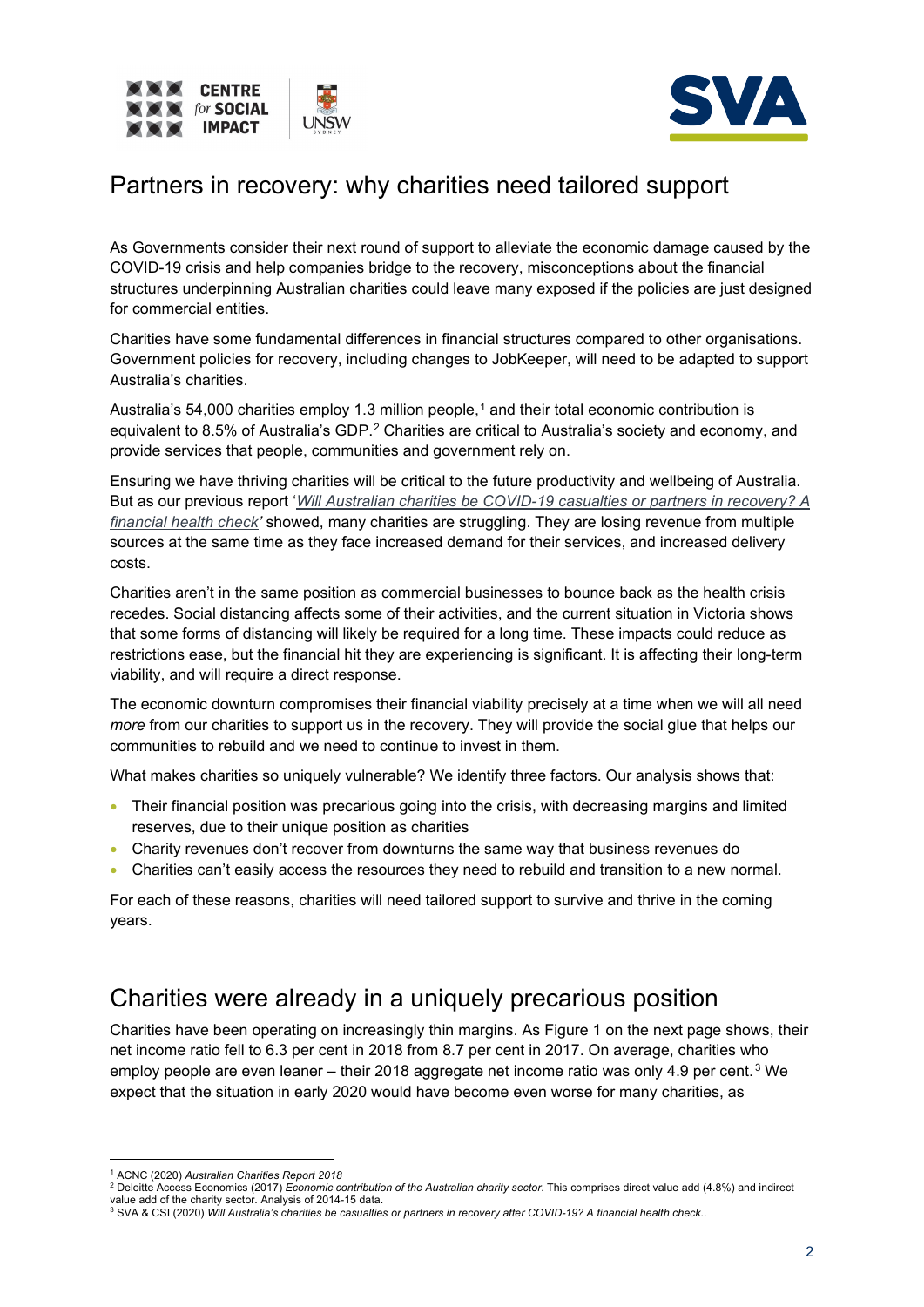



charitable giving was diverted to support people and communities affected by the 2019-20 summer bushfires.

Before COVID-19, these thin margins were already having a real impact on the services that charities could provide. In a survey of the community sector in October 2019, only 5 per cent of staff said their service was completely able to meet demand, and one third of organisations had stopped delivering one of their services or programs due to financial constraints in the past year. [4](#page-2-0)

Many charities also have limited resources available to tide them over in a crisis. Our previous analysis showed that a 20 per cent drop in income would lead one in six charities exhausting their liquid reserves within six months. If they are forced to close, or to shed jobs at a scale to match the income drop, we could see more than 200,000 jobs lost.



*Figure 1: Aggregate net income ratio of Australia's charities, 2014-2018[5](#page-2-1)*

Charities are not in this position because they have been mismanaged. In fact, they have been pushed into 'running lean' by various forces for many years.<sup>[6](#page-2-2)</sup> For example, it is generally understood that payments for at least some government-funded services, especially those delivered by competitive tender processes and similar market structures, don't fully cover the cost of delivering such services at the quality needed to achieve desired outcomes. Some philanthropists also resist fully funding expenses perceived as 'overhead', even when it is clear that such spending is necessary for charities to have the impact that donors seek. [7](#page-2-3)

<span id="page-2-1"></span>*Australian Charities Report*, as the ACNC does not report an aggregate net income ratio every year. Aggregate net income ratio is calculated as ((total income – total expenses)/total income).

<span id="page-2-0"></span><sup>4</sup> Cortis, N. & Blaxland, M (2020) *The profile and pulse of the sector: Findings from the 2019 Australian Community Sector Survey*. ACOSS. <sup>5</sup> ACNC (2020) and previous years. For consistency, we have re-calculated this figure from reported income and expenses data in the ACNC's

<span id="page-2-2"></span><sup>6</sup> See Cortis, N., Lee, I., Powell, A., Simnett, R. and Reeve, R. (2015) *Australian Charities Report 2014*. Centre for Social Impact and Social Policy Research Centre, UNSW.

<span id="page-2-3"></span><sup>7</sup> See Gregory A.G. & Howard D. (2009) 'The Non-profit Starvation Cycle'. *Stanford Social Innovation Review* and Eckhart-Queenan, J., Etzel, M and Prasad, S. (2016) 'Pay-what-it-takes Philanthropy'. *Stanford Social Innovation Review*.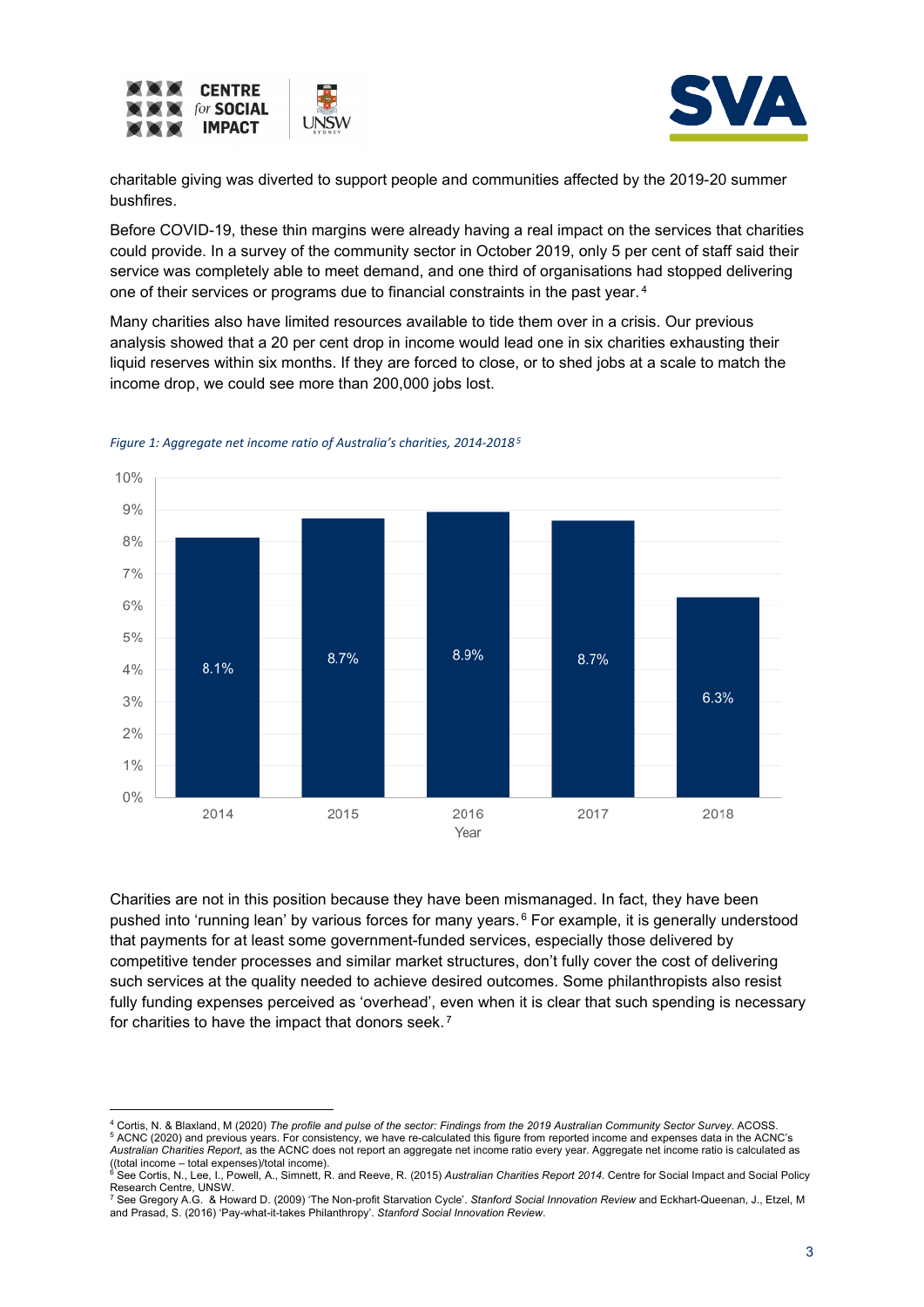



For-profit businesses will quickly stop producing a product or service that doesn't cover its costs. But because charities believe in, and exist for, the public good that they provide, they may seek to continue to deliver high-quality services to those in need, even when they are not funded to do so.

In short, charities have had to be flexible in meeting the many pressures they face with minimised margins – but this has left them vulnerable in the face of a crisis.

#### Revenues won't recover the same way

Like many organisations, charities are suffering significant falls in many of their major revenue sources. They are seeing donations fall, and a loss of revenue from the sale of goods and services – ranging from op shop sales to tickets to events. Based on data available so far, we believe that it is reasonable to assume that on average charities could see a 20 per cent drop in their revenue for the duration of the crisis. [8](#page-3-0) This will vary from charity to charity, but gives an estimate of the scale of the challenge that charities are facing.

History tells us that charity revenues will not bounce back quickly. <sup>[9](#page-3-1)</sup> JBWere has estimated that total giving will fall by around 7.1 per cent in 2020 and a further 11.9 per cent in 2021.<sup>[10](#page-3-2)</sup> This is a concern considering that at least 70 per cent of charities get some of their income from donations and bequests. [11](#page-3-3) Charities also rely on governments for a large proportion of their revenue. If governments seek to reduce debt and rebalance budgets quickly, as they did following the Global Financial Crisis, charities are very likely to be affected.

Demand for charity services goes up in a crisis, at the same time revenue is falling. Unlike commercial businesses, demand for critical services run by charities – not just emergency services but lots of different early intervention services and points of community connection – goes up when our community faces challenges. They are counter-cyclical. And also, unlike commercial businesses, an increase in demand does not necessarily lead to an increase in revenue to meet that demand. Charity boards and staff will want to 'lean in' to meet increased demand, but they are left trying to do more with less, and will be trying to do that for some time. Past experience shows that unemployment takes much longer to fall in recovery than it took to rise during a recession, so we may see higher than usual rates of joblessness for many years. <sup>[12](#page-3-4)</sup> Charities will face increased demand to support people over that time, at the same time that their revenues remain low.

#### Charities can't access resources to transition or rebuild

For many charities, the COVID-19 crisis is prompting a fundamental review of their business model to enable them to survive and thrive. This is not unique to charities – but their very nature means that most don't have access to the capital they need to transition or rebuild like a commercial business would.

Unlike businesses, charities can't raise equity from shareholders. Most aren't in a position to take on debt to help them smooth their income, adapt their business model or invest in rebuilding. Although on

<span id="page-3-0"></span><sup>8</sup> This estimate is based on available survey evidence detailed in our *Charities Financial Health Check* report, and the Commonwealth Government's threshold for JobKeeper eligibility for charities at 15% reduction in turnover.<br><sup>9</sup> See PriceWaterhouseCoopers, Fundraising Institute Australia and the Centre for Social Impact (2009) *Managing in a downturn:* 

<span id="page-3-1"></span>*economic downturn on not-for-profit organisations;* and The Centre for Corporate Public Affairs (2009) *Impact of the economic downturn on* 

<span id="page-3-2"></span>*corporate community investment.* <sup>10</sup> McLeod, J. (2020) *Where to from here? The outlook for philanthropy during COVID-19* JBWere.

<span id="page-3-3"></span><sup>11</sup> Powell, A., Cortis, N., Ramia, I. and Marjolin, A. (2017) *Australian Charities Report 2016.* Centre for Social Impact and Social Policy Research Centre, UNSW Australia. <sup>12</sup> Daley, J., Wood, D., Coates, B., Duckett, S., Sonnemann, J., Terrill, M., Wood, T. and Griffiths, K. (2020). *The Recovery Book: What Australian* 

<span id="page-3-4"></span>*governments should do now.* Grattan Institute.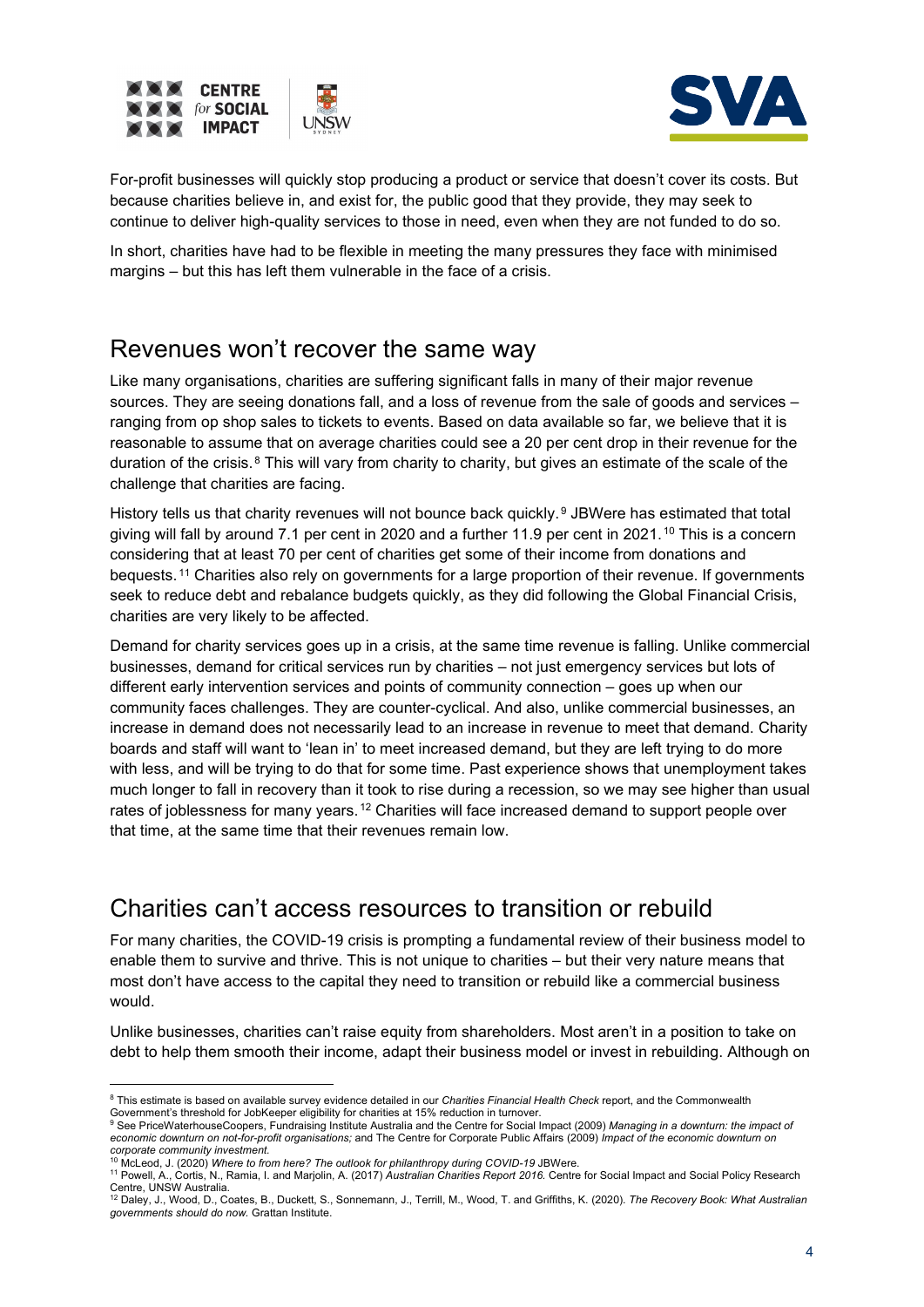



paper some large charities appear to have a large asset base, many of their assets are necessary for them to pursue their purpose, such as a hospital for a health charity, or a campus for an educational institution and cannot be used as a source of funds. Even if this is not the case, liquidating assets in a downturn can leave the organisation's overall position in worse shape, if they are selling into a highly volatile property or equities market. Moreover, charities cannot easily take out loans against these assets, because their constrained and inflexible revenue streams can be unattractive propositions for lenders. Charity boards may also be understandably reluctant to take on the risk of debt due to the uncertainty of future revenue sources to repay these debts and the organisational risks and personal liabilities they may face.

Many charities will also be starting their transition from a with-COVID to a post-COVID world without the capacity and capabilities they need to rebuild successfully. As noted above, community expectations and funder requirements impose constraints on charities' spending. People expect that high proportions of their funding go towards 'front line' services, and many government and institutional funders resists paying for 'overhead'. A significant proportion of charity revenue is 'tied' to particular programs, so charities have less ability to balance short- and long-term needs. As a result, charities have little flexibility to invest in capability building, organisational and staff development, or investments in technology (e.g. only 43% of surveyed not-for-profits use cloud-based systems [13](#page-4-0)). This has impeded the ability of charities to develop the capacity and capabilities they need to survive the crisis, and to transform to operate successfully in the post-COVID world.

#### What supports will work for charities?

As we showed in our *Charities Financial Health Check* report, charities face a looming 'October cliff' arising from the currently legislated end of JobKeeper, the end of the Coronavirus Supplement to JobSeeker and other payments, and overall government budget pressures. This combination of reduced revenue and increased demand has the potential to tip many vulnerable charities over the edge. If this happens, many jobs will be lost and services that the community relies on will no longer exist.

Many of the financial challenges charities are facing are a result of their nature as charities, and the factors that differentiate them from commercial organisations. To best support the charity sector to help Australia build back better from the crisis, government support needs to be tailored to their specific needs.

Supporting charities makes good economic sense. One in ten Australian workers are employed by charities, and compared to the workforce as a whole, they are disproportionately female, work parttime or casually, and are lower paid <sup>14</sup>. These are all groups that have been hit hard by the current economic crisis. Charities are also major employers in many areas where we expect growth in service demand in coming years, such as aged care, disability services, education and health. [15](#page-4-2) Growing labour market demand in these sectors could be a major force for job creation for those who need it most, if charities are thriving. Failing charities would also likely lead to secondary economic impacts. With less service delivery capacity in industries like health, aged care and early learning, we could see additional workers leaving the paid labour force to fill the gap in services as unpaid carers.

Many of the supports that government has announced to date, or suggested as part of the next phase of recovery spending, will not help charities survive. For example, charities already have access to a

<sup>13</sup> Infoxchange (2019) *Digital technology in the not-for-profit sector.* Infoxchange.

<span id="page-4-1"></span><span id="page-4-0"></span><sup>14</sup> See YWCA, WomenOnBoards and ACOSS (2012) *Reflecting gender diversity: An analysis of gender diversity in the*

<span id="page-4-2"></span>*leadership of the community sector: Inaugural survey results*; AIGroup (2018) *Casual work and part-time work in Australia in 2018*; Australian Government (2019) *A statistical snapshot of women in the Australian workforce.* Department of Education, Skills and Employment.<br><sup>15</sup> See Australian Government (2019) *Australian Jobs: Jobs by Industry* Department of Educa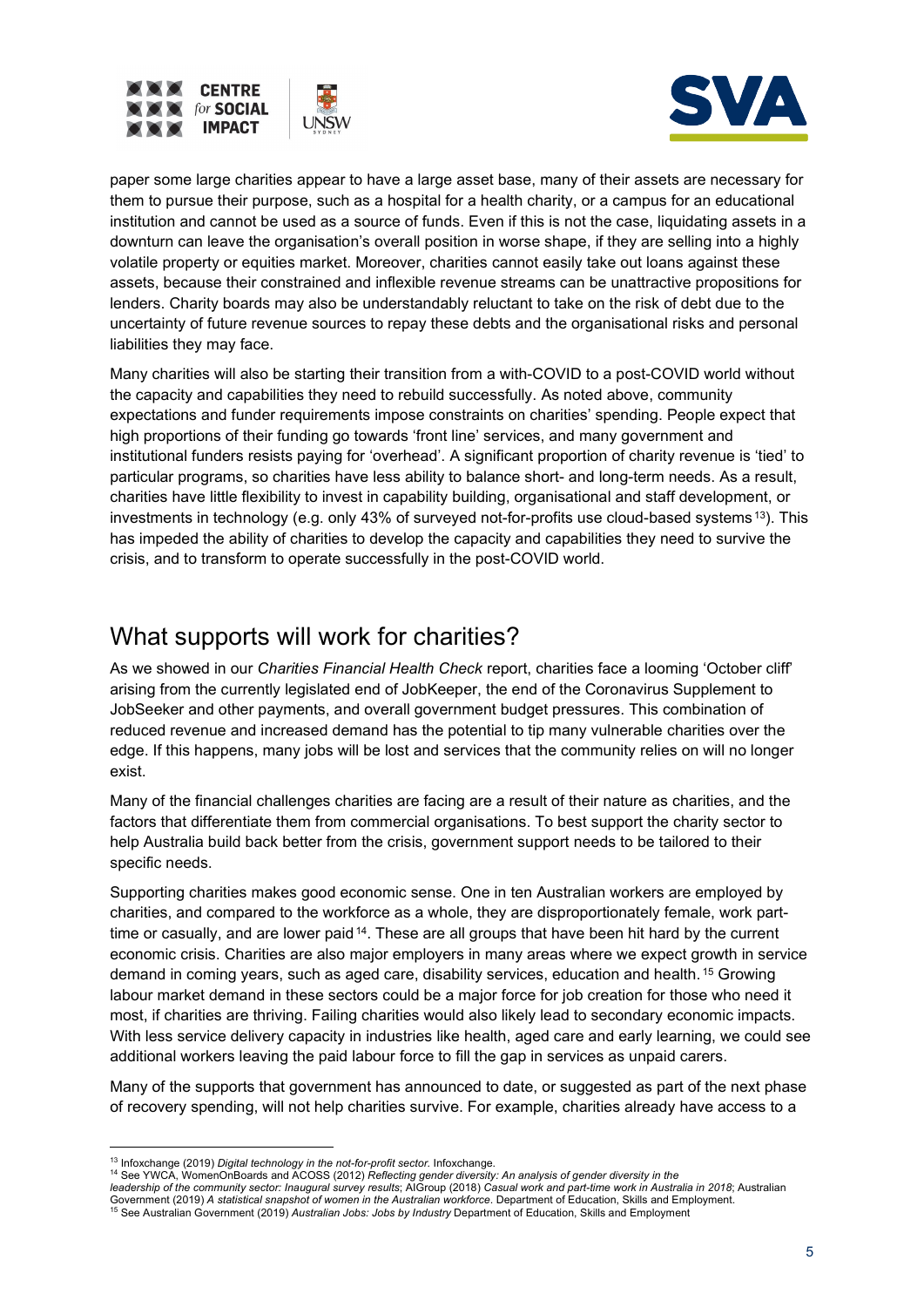



number of tax exemptions in recognition of the public good they generate, so tax cuts and concessions will not provide any further assistance. Some government assistance to date has been in the form of access to discounted loans which, as noted above, are not feasible for most charities.

Some support to date, such as the special conditions for charities accessing JobKeeper, has made a significant difference to many charities in the past few months. But government must create a 'ramp' not a 'cliff' for the end of JobKeeper. The Commonwealth should plan for a gradual transition from JobKeeper to provide ongoing support for charities where needed, and minimise negative effects on the broader Australian community. Charities need enough time to either recover their lost revenue, and/or to develop new operating models that are better suited to the new environment.

There has been some suggestion that the next round of government support, such as extensions to the JobKeeper wage subsidy beyond September, will be focused on industries being hit hardest by the crisis. Charities are not an 'industry' - they are a legal structure that can operate in any sector, and so an industry-by-industry approach will not effectively support them. Charities face common pressures and constraints that don't apply to for-profit organisations, regardless of which industry they are in.

Government should not attempt to differentiate between charities by sector or category. They have all qualified as charities on the basis of their charitable purpose in line with current legislation – discriminating further is an arbitrary decision that will distort the principles underlying charity governance in Australia. In particular, a focus on supporting 'emergency relief' and similar charities will further distort a system that already underinvests in primary prevention relative to crisis intervention. Without ongoing support for charities working to prevent social dislocation, many will not be able to deliver the outcomes we rely on them for, and the costs will be enormous. For example, Australia spends \$15.2 billion each year because children and young people experience serious issues that require crisis services. [16](#page-5-0) We also know that poor educational performance and educational inequity directly affects long-term GDP growth. The fall in school performance between 2009-2015 in Australia was estimated to have cost us \$118.6 billion, of which \$20.3bn was due to the increase in inequality (students in the bottom fall more than those at the top). [17](#page-5-1) Many of these costs are avoidable in future and a strong charities sector will play a significant role.

To avoid distorting the system further, we should treat charities on the basis of their financial position. The more helpful approaches being looked at by think tanks and policy analysts link JobKeeper eligibility to the improving financial health of the charity, so that supports are gradually removed as charities get back on their feet. Some examples worth considering include:

- A tapering of the overall rate of JobKeeper over time, including differentiated rates for part-time workers
- Gradually increasing the scale of the revenue drop required to qualify, with appropriate baseline comparison rates and more regular checks on eligibility.
- Options for how organisations can average revenue changes over several months even if there are more regular, rolling checks, to account for the uneven income of many charities.

Measures already in place – such as giving charities the option to exclude government revenue from JobKeeper calculations – are also going to continue to be very important to prevent revenue drops in one revenue stream from irreparably damaging the organisation as a whole.

<sup>16</sup> Teager, W., Fox, S. & Stafford, N. (2019) *How Australia can invest early and return more: A new look at the \$15b cost and opportunity*. Early

<span id="page-5-1"></span><span id="page-5-0"></span>Intervention Foundation, The Front Project and CoLab at the Telethon Kids Institute.<br><sup>17</sup> Hetherington, D. (2018) *What price the gap? Education and inequality in Australia.* Public Education Foundation.